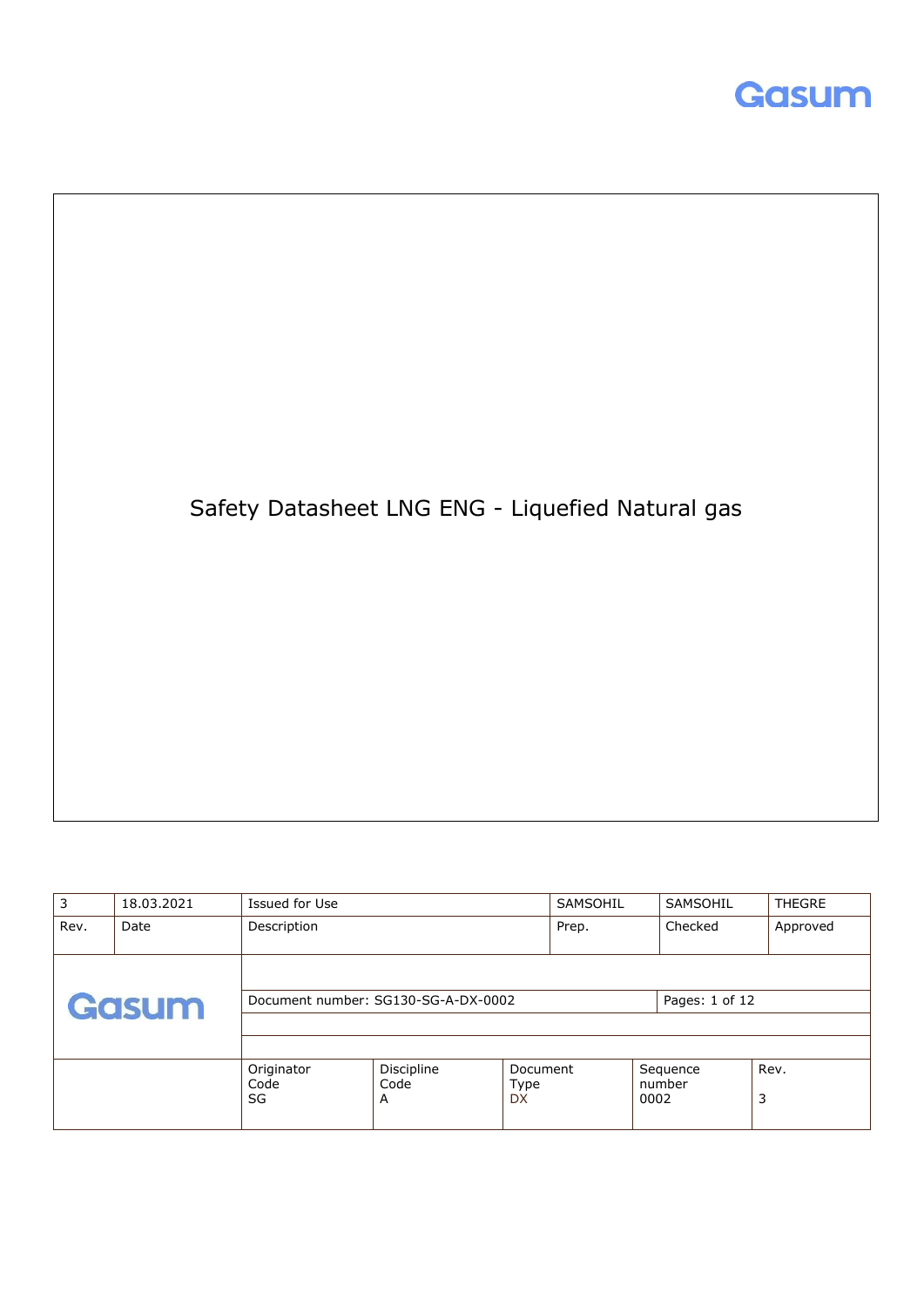

# **Index**

| 1. |                          | Identification of the substance/composition and the company  4                  |  |
|----|--------------------------|---------------------------------------------------------------------------------|--|
|    | 1.1<br>1.2<br>1.3<br>1.4 | Relevant identified uses of the substance or mixture and uses advised against 4 |  |
| 2. |                          |                                                                                 |  |
|    | 2.1<br>2.2<br>2.3        |                                                                                 |  |
| 3. |                          |                                                                                 |  |
|    | 3.1                      |                                                                                 |  |
| 4. |                          |                                                                                 |  |
|    | 4.1<br>4.2<br>4.3        | Indication of any immediate medical attention and special treatment needed 7    |  |
| 5. |                          |                                                                                 |  |
|    | 5.1<br>5.2<br>5.3        |                                                                                 |  |
| 6. |                          |                                                                                 |  |
|    | 6.1<br>6.2<br>6.3<br>6.4 | Personal precautions, protective equipment and emergency procedures7            |  |
| 7. |                          |                                                                                 |  |
|    | 7.1<br>7.2<br>7.3        |                                                                                 |  |
| 8. |                          |                                                                                 |  |
|    | 8.1<br>8.2               |                                                                                 |  |
| 9. |                          |                                                                                 |  |
|    | 9.1<br>9.2               |                                                                                 |  |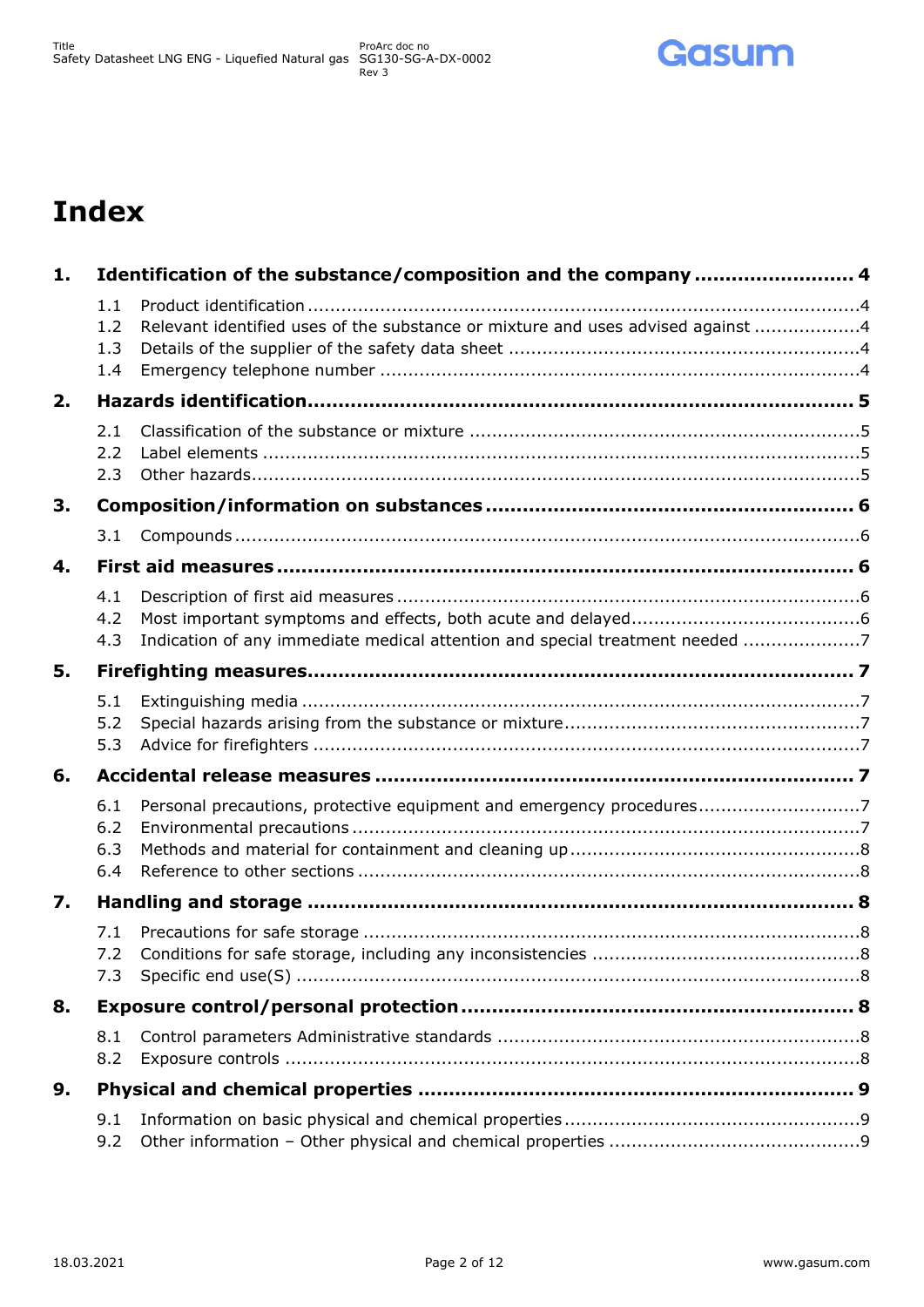

| 14.7 Transport in bulk pursuant to Appendix II to MARPOL 73/78 and IBC code 11              |  |
|---------------------------------------------------------------------------------------------|--|
|                                                                                             |  |
| 15.1 Safety, health and environmental regulations/legislation specific for the substance or |  |
|                                                                                             |  |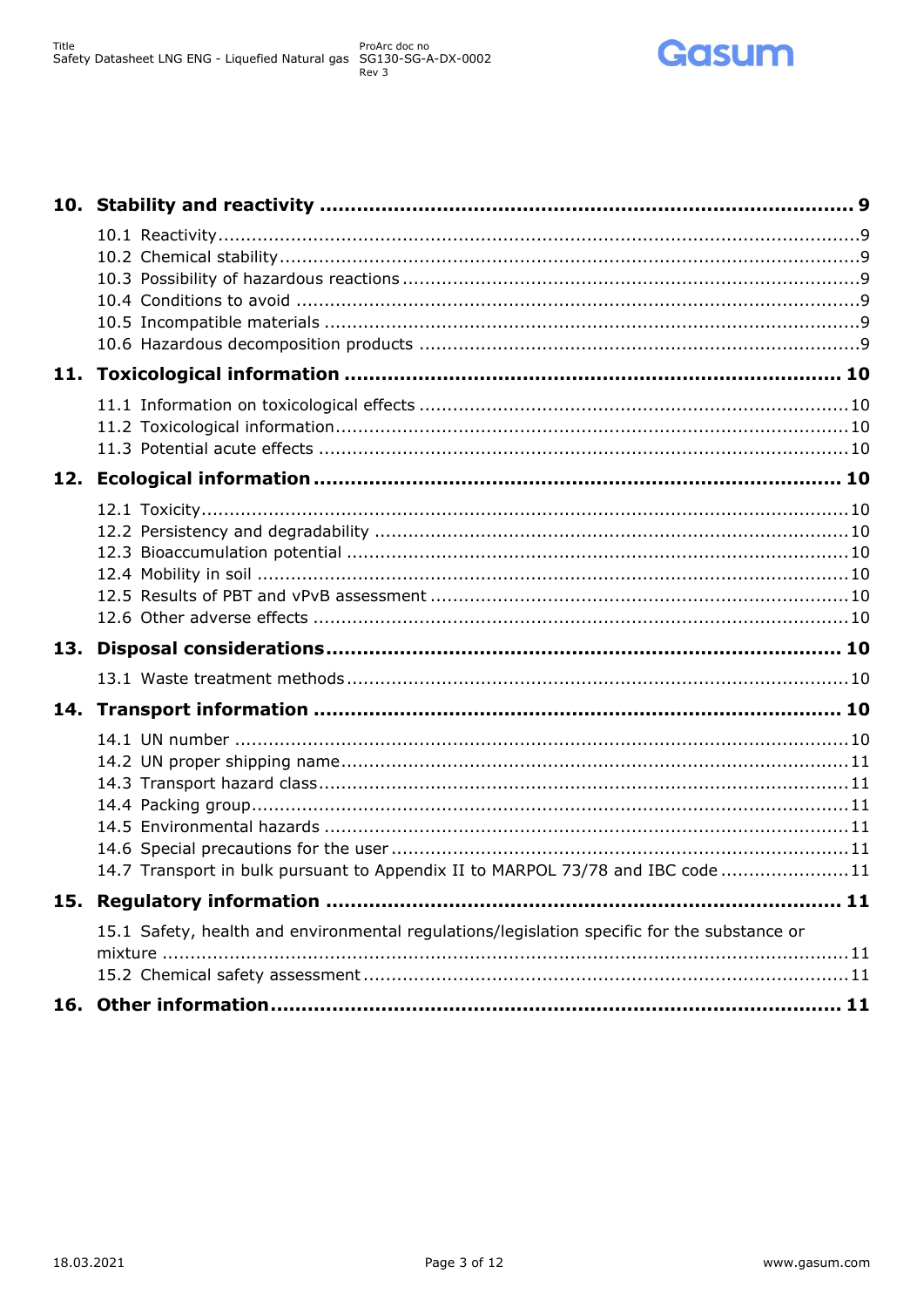### <span id="page-3-0"></span>**1. Identification of the substance/composition and the company**

<span id="page-3-4"></span><span id="page-3-3"></span><span id="page-3-2"></span><span id="page-3-1"></span>

| Date of issue                                                                        | 15 December 2012                                                   |  |
|--------------------------------------------------------------------------------------|--------------------------------------------------------------------|--|
| Date revised                                                                         | 18 March 2021                                                      |  |
| 1.1<br>Product identification                                                        |                                                                    |  |
| Name of chemical                                                                     | LNG - Liquefied Natural Gas                                        |  |
| REACH reg. no.                                                                       | Exempt from registration according to Regulation (EC) No 1907/2006 |  |
|                                                                                      | (REACH), included in Annex IV / V REACH                            |  |
| CAS-no.                                                                              | 8006-14-2 (Natural gas)                                            |  |
| Relevant identified uses of the substance or mixture and uses advised against<br>1.2 |                                                                    |  |
| The chemical's area of use                                                           | Heating / process heating / fuel                                   |  |
| 1.3<br>Details of the supplier of the safety data sheet                              |                                                                    |  |
| Name of company                                                                      | Gasum AS                                                           |  |
| Postal address                                                                       | Kontinentalvegen 31                                                |  |
| Post code                                                                            | N-4056                                                             |  |
| City                                                                                 | Tananger                                                           |  |
| Country                                                                              | Norway                                                             |  |
| Telefon                                                                              | +47 52 97 92 00                                                    |  |
| Website                                                                              | www.gasum.com                                                      |  |
| Contact person                                                                       | Tine Hegre                                                         |  |
| Emergency telephone number<br>1.4                                                    |                                                                    |  |
| Poison Information Centre                                                            | +47 22 59 13 00                                                    |  |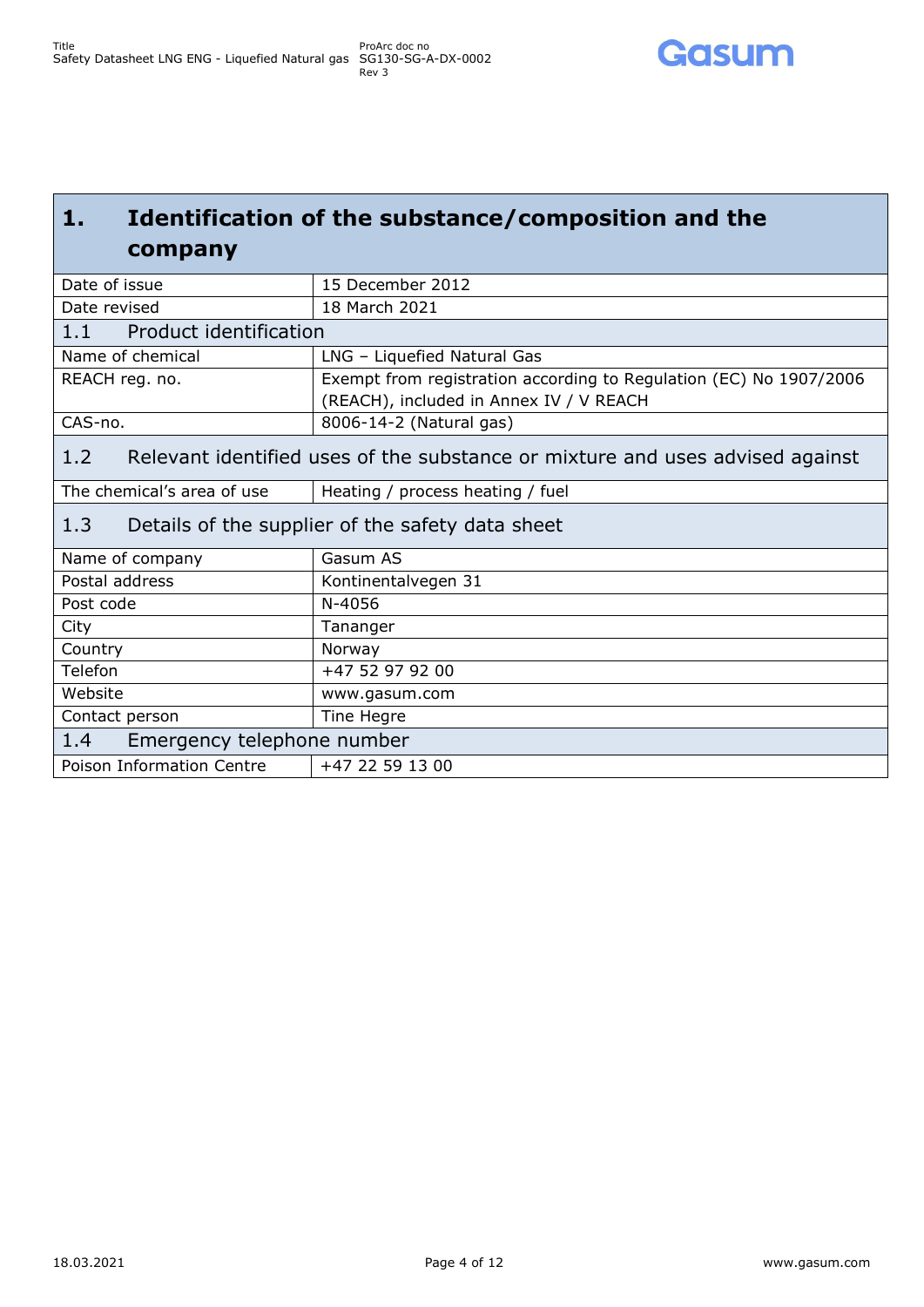

<span id="page-4-3"></span><span id="page-4-2"></span><span id="page-4-1"></span><span id="page-4-0"></span>

| <b>Hazards identification</b><br>2.               |                                                                                                                                                                                                                                                                                                    |  |
|---------------------------------------------------|----------------------------------------------------------------------------------------------------------------------------------------------------------------------------------------------------------------------------------------------------------------------------------------------------|--|
| 2.1<br>Classification of the substance or mixture |                                                                                                                                                                                                                                                                                                    |  |
| Classification pursuant to EC<br>(CLP)            | No 1272/2008                                                                                                                                                                                                                                                                                       |  |
| Physical hazard<br>$\bullet$                      | Flammable gases - Category 1 - Hazard (H220)<br>Pressurized gases - Refrigerated gases - Hazard (H280) (H281)                                                                                                                                                                                      |  |
| Additional information<br>$\bullet$               | For full text of Hazard- and EU Hazard-statements: see SECTION 2.2                                                                                                                                                                                                                                 |  |
| Label elements<br>2.2                             |                                                                                                                                                                                                                                                                                                    |  |
| Classification, Labelling and Packaging (CLP)     |                                                                                                                                                                                                                                                                                                    |  |
| Labelling according to EC (CLP)                   | No 1272/2008                                                                                                                                                                                                                                                                                       |  |
|                                                   | Code:<br><b>GHS 02</b><br><b>GHS 04</b>                                                                                                                                                                                                                                                            |  |
| Signal word                                       | Hazard                                                                                                                                                                                                                                                                                             |  |
| Risk phrases                                      | H220 - EXTREMELY FLAMMABLE GAS<br>H280 - Contains gas under pressure; may explode if heated<br>H281 - Contains refrigerated gas; may cause cryogenic burns or<br>injury                                                                                                                            |  |
| Safety phrases                                    |                                                                                                                                                                                                                                                                                                    |  |
| Precautionary                                     | P210 - Keep away from heat/sparks/open flames/hot surfaces - no<br>smoking<br>P243 - Take precautionary measures against static discharge<br>P282 - Wear cold insulating gloves /face shield/eye protection                                                                                        |  |
| <b>Measures</b>                                   | P315 - Get immediate medical advice/attention.<br>P377 - Leaking gas fire: Do not extinguish, unless leak can be<br>stopped safely<br>P381 - Eliminate all ignition sources if safe to do so                                                                                                       |  |
| Storage                                           | P403 - Store in a well-ventilated place.                                                                                                                                                                                                                                                           |  |
| Labelling<br>$\bullet$                            | (EC) No 1272/2008                                                                                                                                                                                                                                                                                  |  |
| Other hazards<br>2.3                              |                                                                                                                                                                                                                                                                                                    |  |
| Description of hazard                             |                                                                                                                                                                                                                                                                                                    |  |
| Health hazards:                                   | Extremely flammable. In high concentrations the gas may cause<br>slight dizziness and have an anaesthetic effect. In even higher<br>concentrations, reduced consciousness and asphyxiation may result<br>due to oxygen displacement.<br>LNG may cause severe freezing injuries on skin or on eyes. |  |
| Safety hazards:<br>Environmental hazards:         | Natural gas is lighter than air and together with air forms a<br>flammable/explosive mixture of air and gas.<br>The product is not classified as harmful for the environment.                                                                                                                      |  |
|                                                   |                                                                                                                                                                                                                                                                                                    |  |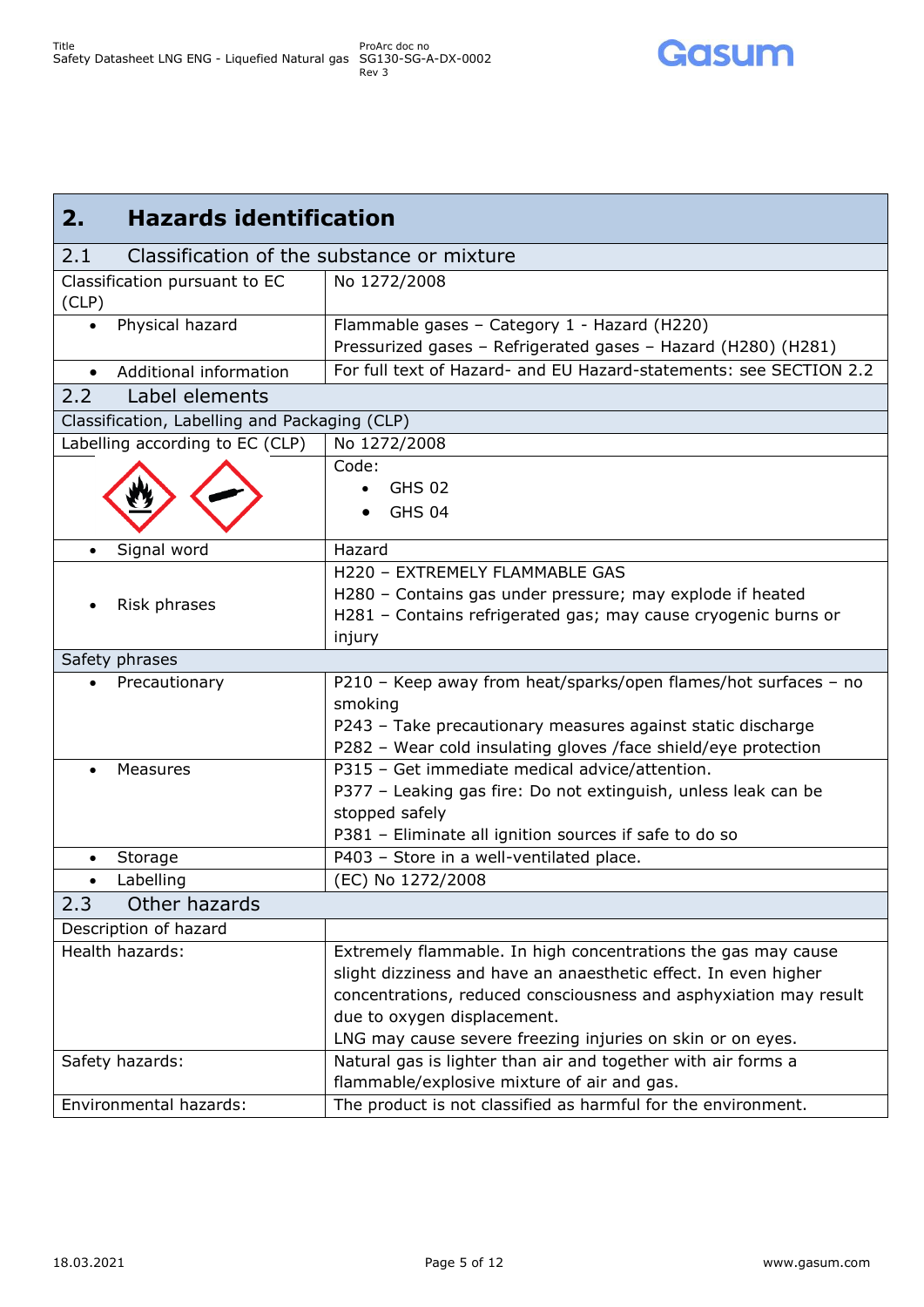## <span id="page-5-0"></span>**3. Composition/information on substances**

<span id="page-5-1"></span>

| Compounds<br>3.1          |                            |                       |                |
|---------------------------|----------------------------|-----------------------|----------------|
| <b>Name of components</b> | <b>Identification</b>      | <b>Classification</b> | <b>Content</b> |
| Methane                   | CAS no.: 74-82-8           | Flam. Gas 1; H220,    | $> 85 \%$      |
|                           | EC.no.: 200-812-7          | H <sub>2</sub> 81     |                |
|                           | Index no.: 601-001-00-4    | Press, Gas            |                |
| Ethane                    | CAS-no.: 74-84-0           | Flam. Gas 1; H220,    | $< 10 \%$      |
|                           | EC.no.: 200-814-8          | H <sub>2</sub> 81     |                |
|                           | Index no.: 601-002-00-X    | Press. Gas            |                |
| Propane                   | CAS no.: 74-98-6           | Flam. Gas 1; H220,    | < 2.5 %        |
|                           | EC.no.: 200-827-9          | H <sub>2</sub> 81     |                |
|                           | Index no.: 601-003-00-5    | Press, Gas            |                |
|                           | Synonyms: Propane          |                       |                |
| <b>Butane</b>             | CAS no.:106-97-8           | Flam. Gas 1; H220,    | < 2.5 %        |
|                           | EC.no.: 203-448-7          | Press, Gas            |                |
|                           | Index no.: 601-004-00-0    |                       |                |
|                           | Synonyms: Butane           |                       |                |
| Comments on components    | Remark: See item. 16 for   |                       |                |
|                           | full text of H-statements. |                       |                |

### <span id="page-5-2"></span>**4. First aid measures**

<span id="page-5-4"></span><span id="page-5-3"></span>

| 4.1<br>Description of first aid measures |                                                                           |  |
|------------------------------------------|---------------------------------------------------------------------------|--|
| General                                  | Contact a physician in case of discomfort, irritation or other persistent |  |
|                                          | symptoms                                                                  |  |
| Inhalation                               | Remove the patient from the source of exposure. Fresh air or artificial   |  |
|                                          | resuscitation if needed/ supply oxygen. Contact a physician.              |  |
| Skin contact                             | Call for an ambulance - the injured needs treatment at hospital           |  |
|                                          | Cryogenic injuries must NOT be treated on site<br>$\bullet$               |  |
|                                          | Cryogenic injuries must be handled very carefully                         |  |
|                                          | Protect the frozen area against pressure and impact by                    |  |
|                                          | covering / wrapping the injured area                                      |  |
|                                          | Do not touch the body part that has the cryogenic injury                  |  |
|                                          | Make sure to keep the injured person still until help arrives             |  |
|                                          | Do NOT massage the injured body part<br>$\bullet$                         |  |
|                                          | Do NOT use water or burn gel on the injured body part                     |  |
| Eye contact                              | Rinse with ample water while lifting the eyelid. Continue rinsing for at  |  |
|                                          | least 15 minutes. Keep flushing until the patient gets medical            |  |
|                                          | attention. Contact a physician.                                           |  |
| 4.2                                      | Most important symptoms and effects, both acute and delayed               |  |
| Information to health                    | Symptomatic treatment. The gas may cause slight dizziness and have        |  |
| personnel                                | an anaesthetic effect in high concentrations. In even higher              |  |
|                                          | concentrations, reduced consciousness and asphyxiation may occur          |  |
|                                          | due to displacement of oxygen from the air. Narcotic effect in low        |  |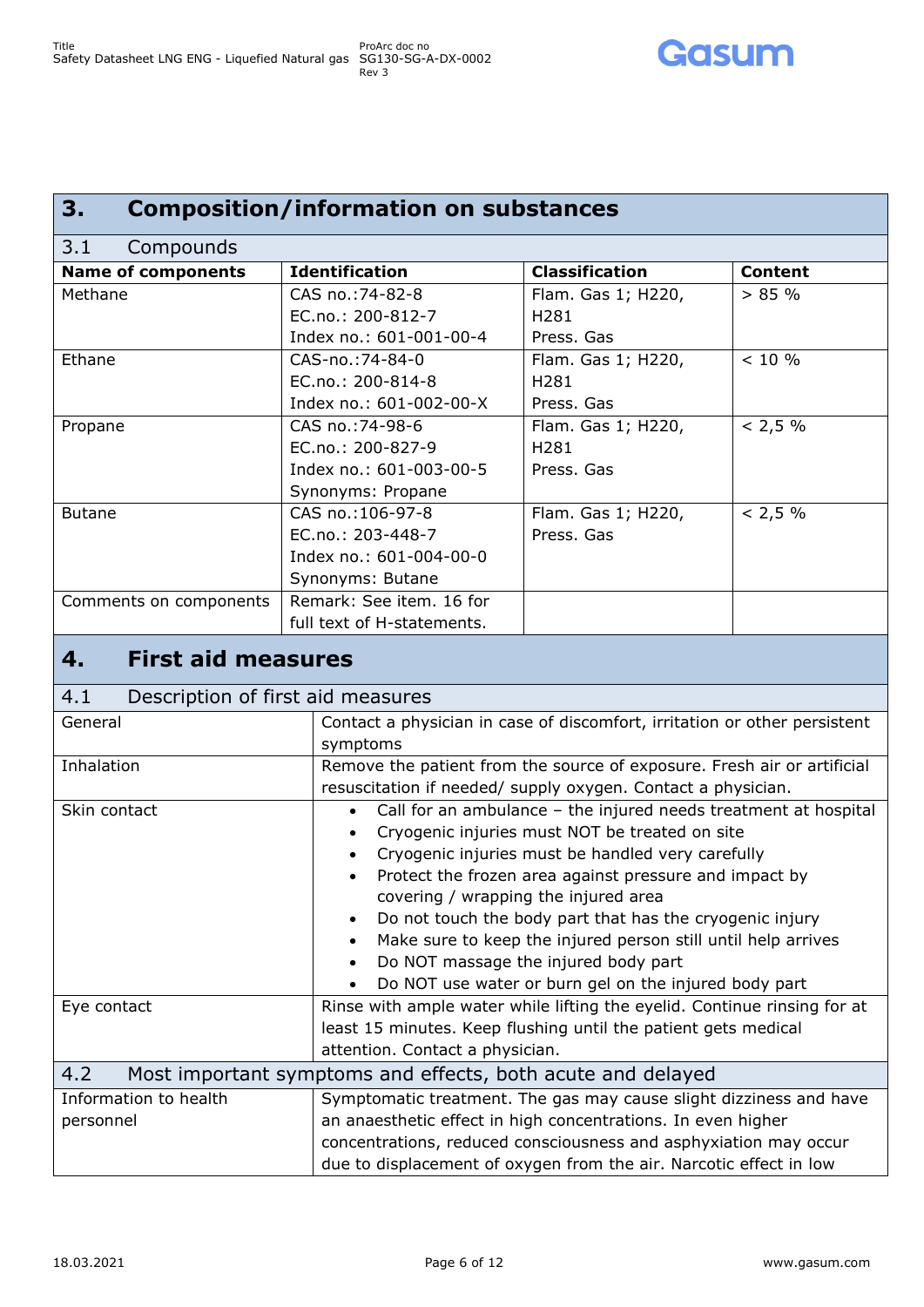

<span id="page-6-0"></span>

|     |                                                                            | concentrations. Symptoms may be dizziness, headache, indisposition<br>and poor concentration. Cryogenic injuries may occur. |
|-----|----------------------------------------------------------------------------|-----------------------------------------------------------------------------------------------------------------------------|
| 4.3 | Indication of any immediate medical attention and special treatment needed |                                                                                                                             |
|     |                                                                            | Medical treatment according to symptoms. Give oxygen or mouth-to-<br>mouth ventilation, if necessary.                       |

<span id="page-6-7"></span><span id="page-6-6"></span><span id="page-6-5"></span><span id="page-6-4"></span><span id="page-6-3"></span><span id="page-6-2"></span><span id="page-6-1"></span>

| 5.<br><b>Firefighting measures</b>       |                                                                                                                                                                                                                                                                                                                                                                                                                                                                                  |  |
|------------------------------------------|----------------------------------------------------------------------------------------------------------------------------------------------------------------------------------------------------------------------------------------------------------------------------------------------------------------------------------------------------------------------------------------------------------------------------------------------------------------------------------|--|
| 5.1<br>Extinguishing media               |                                                                                                                                                                                                                                                                                                                                                                                                                                                                                  |  |
| Suitable fire extinguishing<br>media:    | Powder. Foam is less effective                                                                                                                                                                                                                                                                                                                                                                                                                                                   |  |
| Unsuitable extinguishing<br>media:       | DO NOT use water. CO2                                                                                                                                                                                                                                                                                                                                                                                                                                                            |  |
| 5.2                                      | Special hazards arising from the substance or mixture                                                                                                                                                                                                                                                                                                                                                                                                                            |  |
| Fire and explosion hazards               | Extremely flammable. The gas is heavier than air at a temperature<br>lower than minus 107°C. At temperatures higher than minus 107°C,<br>the gas is lighter than air. If water is used on an LNG pool fire, the<br>situation will escalate dramatically. Evaporation will increase 40-fold<br>and the heat radiation will be extremely high.                                                                                                                                     |  |
| 5.3<br>Advice for firefighters           |                                                                                                                                                                                                                                                                                                                                                                                                                                                                                  |  |
| Personal protective equipment            | All remedial measures must be situational. Stop at a safe distance,<br>min 100 m from the accident site. Check the situation $-$ gas leak, non-<br>ignited liquids, fire in gas phase/liquid phase. Wind direction: attack<br>with the wind from behind. Do not use water on liquid leaks and/or<br>fire. Extinguish the fire with powder if available. If possible, shut off<br>escaping gas/liquid.<br>Self-contained breathing apparatus and full protective clothing must be |  |
|                                          | worn in case of fire.                                                                                                                                                                                                                                                                                                                                                                                                                                                            |  |
| <b>Accidental release measures</b><br>6. |                                                                                                                                                                                                                                                                                                                                                                                                                                                                                  |  |
| 6.1                                      | Personal precautions, protective equipment and emergency procedures                                                                                                                                                                                                                                                                                                                                                                                                              |  |
| Safety measures to protect<br>personnel  | Wear personal protective equipment as described in Section 8 of this<br>safety data sheet.<br>Remove all sources of ignition. Avoid sparks and open flame. Evacuate<br>the area in case of potential explosive gas atmosphere. Shut off the<br>gas if possible without risking own safety.                                                                                                                                                                                       |  |
| 6.2<br>Environmental precautions         |                                                                                                                                                                                                                                                                                                                                                                                                                                                                                  |  |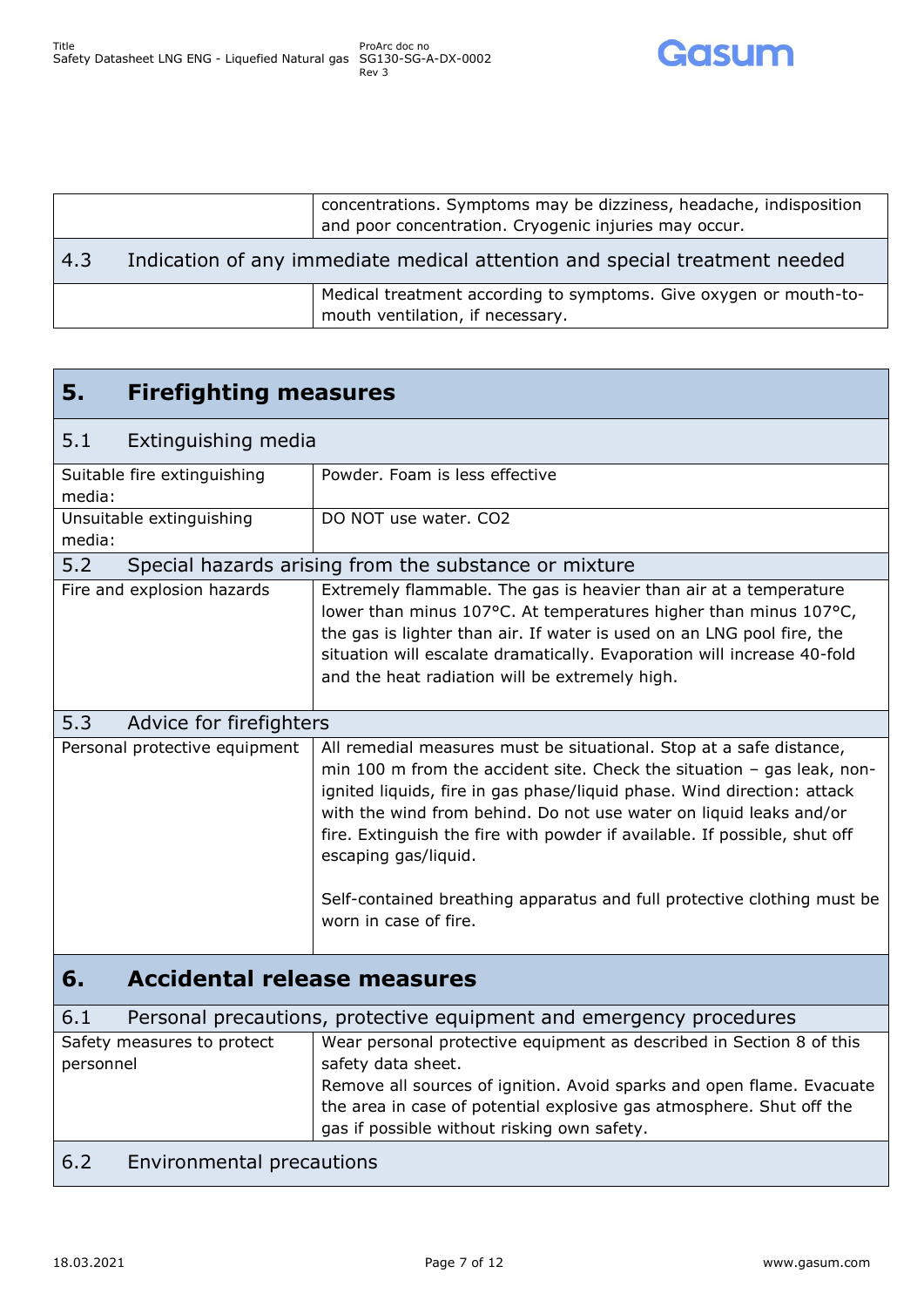

<span id="page-7-8"></span><span id="page-7-7"></span><span id="page-7-6"></span><span id="page-7-5"></span><span id="page-7-4"></span><span id="page-7-3"></span><span id="page-7-2"></span><span id="page-7-1"></span><span id="page-7-0"></span>

| Safety measures to protect<br>the environment                     | Prevent spreading over wide areas. Shut off the gas if possible without<br>risking own safety.                           |  |  |
|-------------------------------------------------------------------|--------------------------------------------------------------------------------------------------------------------------|--|--|
|                                                                   |                                                                                                                          |  |  |
| 6.3                                                               | Methods and material for containment and cleaning up                                                                     |  |  |
| Tidying and cleaning methods                                      | The liquid phase will quickly evaporate and there will be no permanent<br>pollution.                                     |  |  |
|                                                                   | Provide adequate ventilation.                                                                                            |  |  |
|                                                                   |                                                                                                                          |  |  |
| 6.4<br>Reference to other sections                                |                                                                                                                          |  |  |
|                                                                   | For personal protection, see section 8.                                                                                  |  |  |
| <b>Handling and storage</b><br>7.                                 |                                                                                                                          |  |  |
| 7.1<br>Precautions for safe storage                               |                                                                                                                          |  |  |
| Handling                                                          | LNG equipment shall be operated by trained and skilled                                                                   |  |  |
|                                                                   | personnel<br>Work on LNG equipment shall only be carried out by trained                                                  |  |  |
|                                                                   | and skilled personnel                                                                                                    |  |  |
|                                                                   | Personal protective equipment shall be used                                                                              |  |  |
|                                                                   | Smoking and use of open flame is prohibited<br>Non- Ex-classified equipment must not be used in classified               |  |  |
|                                                                   | areas                                                                                                                    |  |  |
|                                                                   | Mobile telephones must not be used near LNG equipment                                                                    |  |  |
|                                                                   | LNG equipment must not be touched without safety gloves<br>Water and eye wash cups shall be accessible                   |  |  |
|                                                                   | Extinguishing equipment shall be easily accessible                                                                       |  |  |
|                                                                   |                                                                                                                          |  |  |
| 7.2                                                               | Conditions for safe storage, including any inconsistencies                                                               |  |  |
| Storage                                                           | Only facilities built according to current standard, recommendations<br>and authority approval must be used for storage. |  |  |
| 7.3<br>Specific end use(S)                                        |                                                                                                                          |  |  |
| The identified uses for this product are detailed in Section 1.2. |                                                                                                                          |  |  |
|                                                                   | Odorization: Vaporising LNG to be used for heating, process heating etc. shall have an odorization agent                 |  |  |
|                                                                   | added. This is to ensure that a gas leak is detected at the earliest possible stage.                                     |  |  |
| 8.                                                                | <b>Exposure control/personal protection</b>                                                                              |  |  |
| 8.1                                                               | Control parameters Administrative standards                                                                              |  |  |
| DNEL zero effect level (ppm)                                      | Not available                                                                                                            |  |  |
| PNEC zero effect concentration<br>(ppm)                           | Not available                                                                                                            |  |  |
| 8.2<br>Exposure controls                                          |                                                                                                                          |  |  |
| 8.2.1:                                                            | Gas detection must be in place wherever a gas atmosphere can be                                                          |  |  |
| Appropriate engineering                                           | expected to occur.                                                                                                       |  |  |
| controls:                                                         |                                                                                                                          |  |  |
|                                                                   |                                                                                                                          |  |  |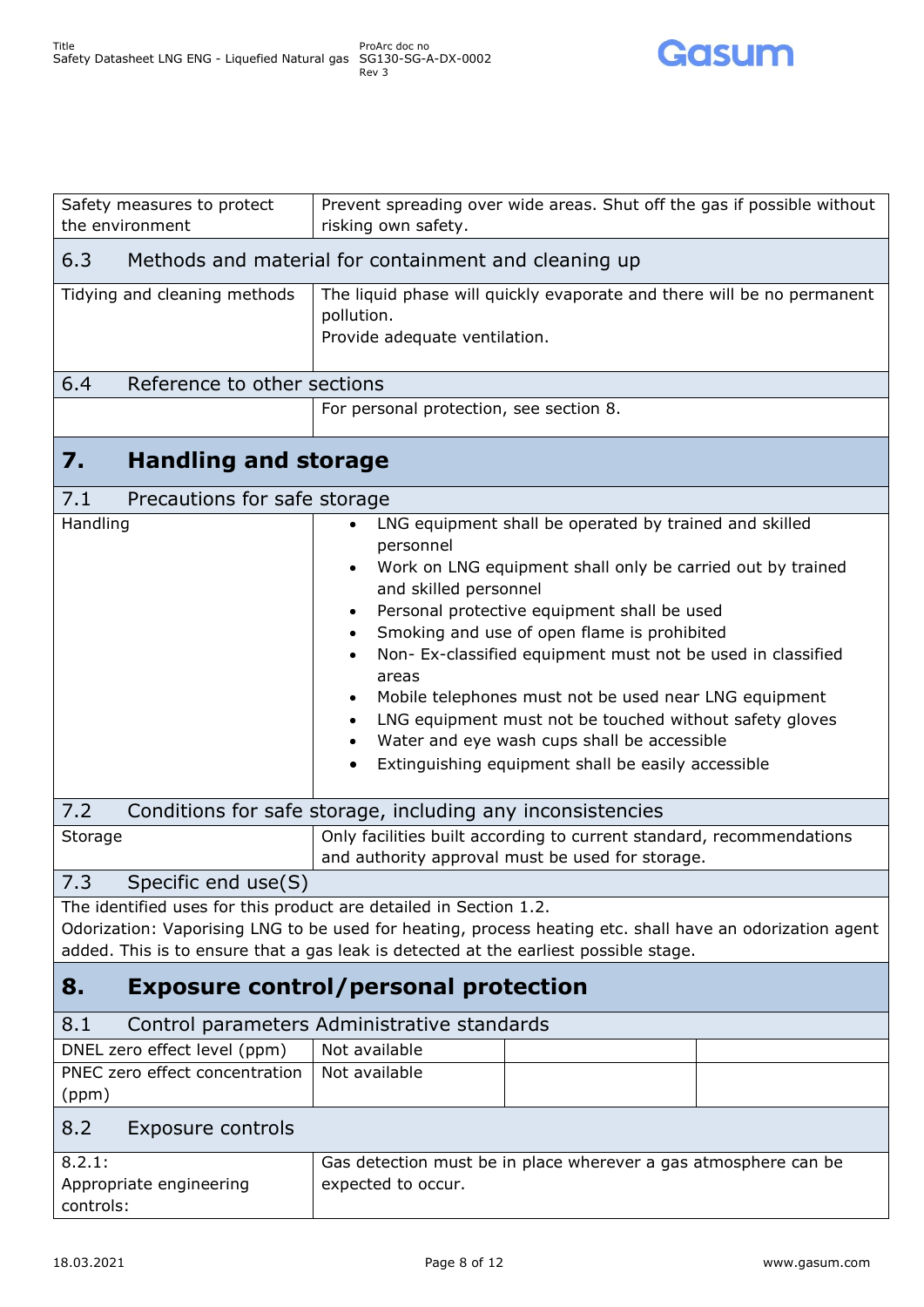

|                         | Make sure the room is sufficiently ventilated when handling the             |
|-------------------------|-----------------------------------------------------------------------------|
|                         | product.                                                                    |
| 8.2.2                   |                                                                             |
| Personal protection     |                                                                             |
| equipment:              |                                                                             |
| 8.2.2.1 Respiratory     | If the ventilation is insufficient, use respiratory protection according to |
| protection:             | standard EN 136/140                                                         |
| 8.2.2.2 Hand            | In case of hazard of skin contact, use cold resistant protective gloves     |
| protection:             |                                                                             |
| 8.2.2.3 Skin protection | Use personal protective equipment when handling equipment that              |
| (other than hand):      | contains LNG                                                                |
| 8.2.2.4 Eye and face    | Use eye protection/face shield if contact is likely. Eye protection         |
| protection:             | according to standard EN 166.                                               |
|                         |                                                                             |

# <span id="page-8-0"></span>**9. Physical and chemical properties**

<span id="page-8-1"></span>

| 9.1                                                               | Information on basic physical and chemical properties |  |
|-------------------------------------------------------------------|-------------------------------------------------------|--|
| Physical state                                                    | Liquefied gas                                         |  |
| Colour                                                            | <b>Colourless</b>                                     |  |
| Odour                                                             | <b>Odourless</b>                                      |  |
| Boiling point                                                     | $-162$ °C                                             |  |
| Auto-ignition temperature                                         | $+580^{\circ}$ C                                      |  |
| Explosive limit                                                   | $5 - 15$ vol% in air                                  |  |
| Relative density                                                  | 450 kg/m3                                             |  |
| Description of solubility                                         | Low solubility in water                               |  |
| Other information - Other physical and chemical properties<br>9.2 |                                                       |  |
| Other physical and chemical                                       | N/A                                                   |  |
|                                                                   |                                                       |  |

#### <span id="page-8-2"></span>properties

### <span id="page-8-3"></span>**10. Stability and reactivity**

<span id="page-8-9"></span><span id="page-8-8"></span><span id="page-8-7"></span><span id="page-8-6"></span><span id="page-8-5"></span><span id="page-8-4"></span>

| 10. L                                                              | <b>Stability and I Cactivity</b>        |                                                                   |  |
|--------------------------------------------------------------------|-----------------------------------------|-------------------------------------------------------------------|--|
| 10.1                                                               | Reactivity                              |                                                                   |  |
| No reactivity hazard beyond those described in items 10.2 to 10.6. |                                         |                                                                   |  |
|                                                                    | 10.2 Chemical stability                 |                                                                   |  |
| Stability                                                          |                                         | Stable during normal use and normal conditions.                   |  |
|                                                                    | 10.3 Possibility of hazardous reactions |                                                                   |  |
| N/A                                                                |                                         |                                                                   |  |
| 10.4                                                               | Conditions to avoid                     |                                                                   |  |
| Extremely flammable                                                |                                         | Keep away from heat/sparks/open flames/hot surfaces - no smoking. |  |
|                                                                    | 10.5 Incompatible materials             |                                                                   |  |
| Materials to be avoided                                            |                                         | Avoid contact with highly oxidising agents                        |  |
|                                                                    |                                         | Air<br>٠                                                          |  |
|                                                                    | 10.6 Hazardous decomposition products   |                                                                   |  |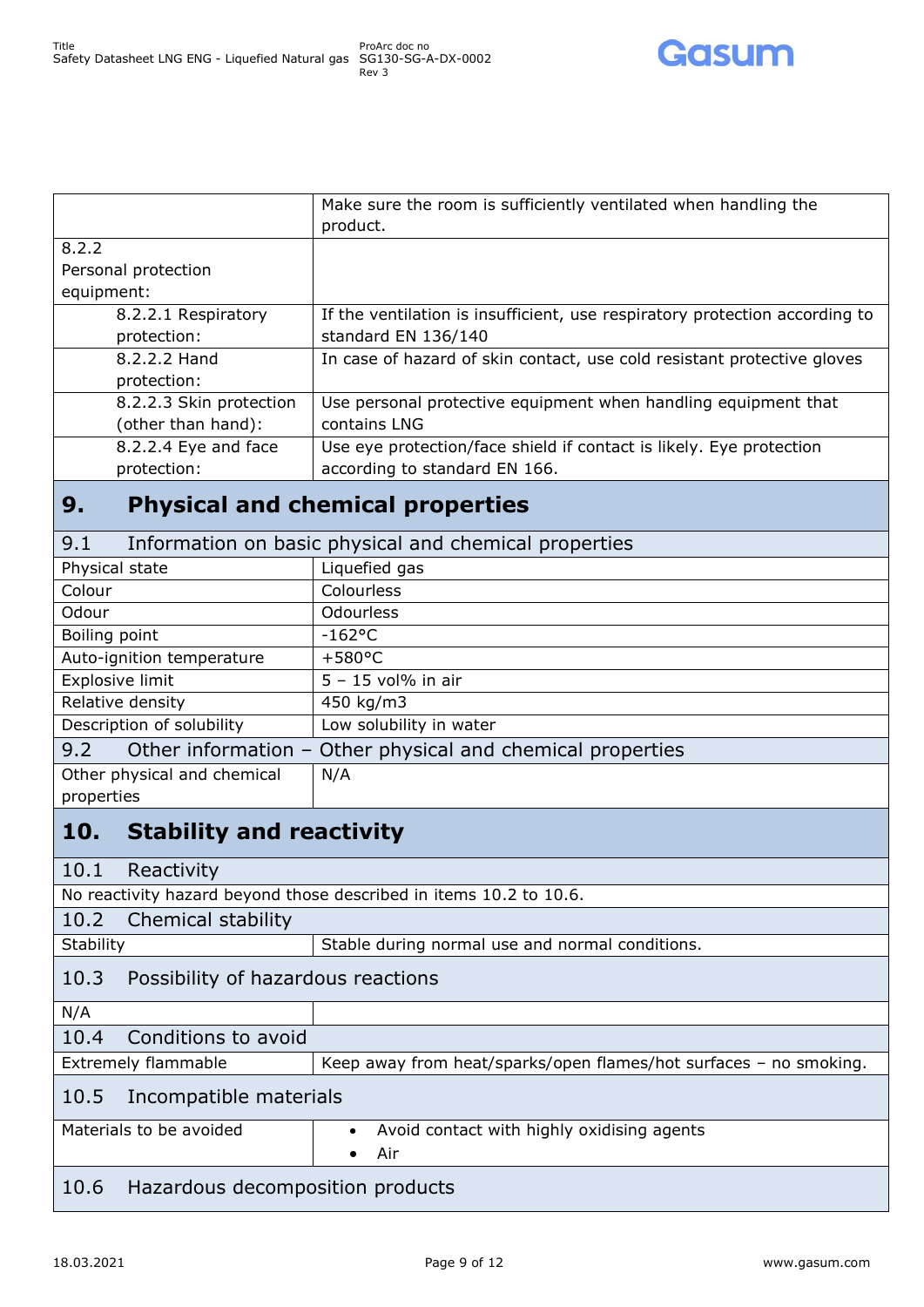

<span id="page-9-2"></span><span id="page-9-1"></span><span id="page-9-0"></span>

|              |                                      | Carbon monoxide                                                 |
|--------------|--------------------------------------|-----------------------------------------------------------------|
| <b>11.</b>   | <b>Toxicological information</b>     |                                                                 |
| 11.1         | Information on toxicological effects |                                                                 |
|              |                                      | No known effects                                                |
|              | 11.2 Toxicological information       |                                                                 |
|              |                                      | No known effects                                                |
|              | 11.3 Potential acute effects         |                                                                 |
| Inhalation   |                                      | No known effects                                                |
| Skin contact |                                      | Liquid or cold gas may cause severe freezing injuries           |
| Eye contact  |                                      | Splash of liquid or cold gas may cause severe freezing injuries |

### <span id="page-9-10"></span><span id="page-9-9"></span><span id="page-9-8"></span><span id="page-9-7"></span><span id="page-9-6"></span><span id="page-9-5"></span><span id="page-9-4"></span><span id="page-9-3"></span>**12. Ecological information** 12.1 Toxicity Eco-toxicity Adverse effects to the aquatic environment and the environment is not expected 12.2 Persistency and degradability Persistency and degradability  $\parallel$  No data found 12.3 Bioaccumulation potential Bioaccumulation potential | No data found 12.4 Mobility in soil Mobility Mosses Mobility No data found. The product is a liquid that quickly changes to gaseous form. 12.5 Results of PBT and vPvB assessment Not classified as PBT or vPvB 12.6 Other adverse effects Can cause frost damage to vegetation Global warming potential Methane = 25 **13. Disposal considerations** 13.1 Waste treatment methods N/A **14. Transport information** 14.1 UN number ADR 1972 RID 1972 IMDG 1972

<span id="page-9-14"></span><span id="page-9-13"></span><span id="page-9-12"></span><span id="page-9-11"></span>ICAO/IATA 1972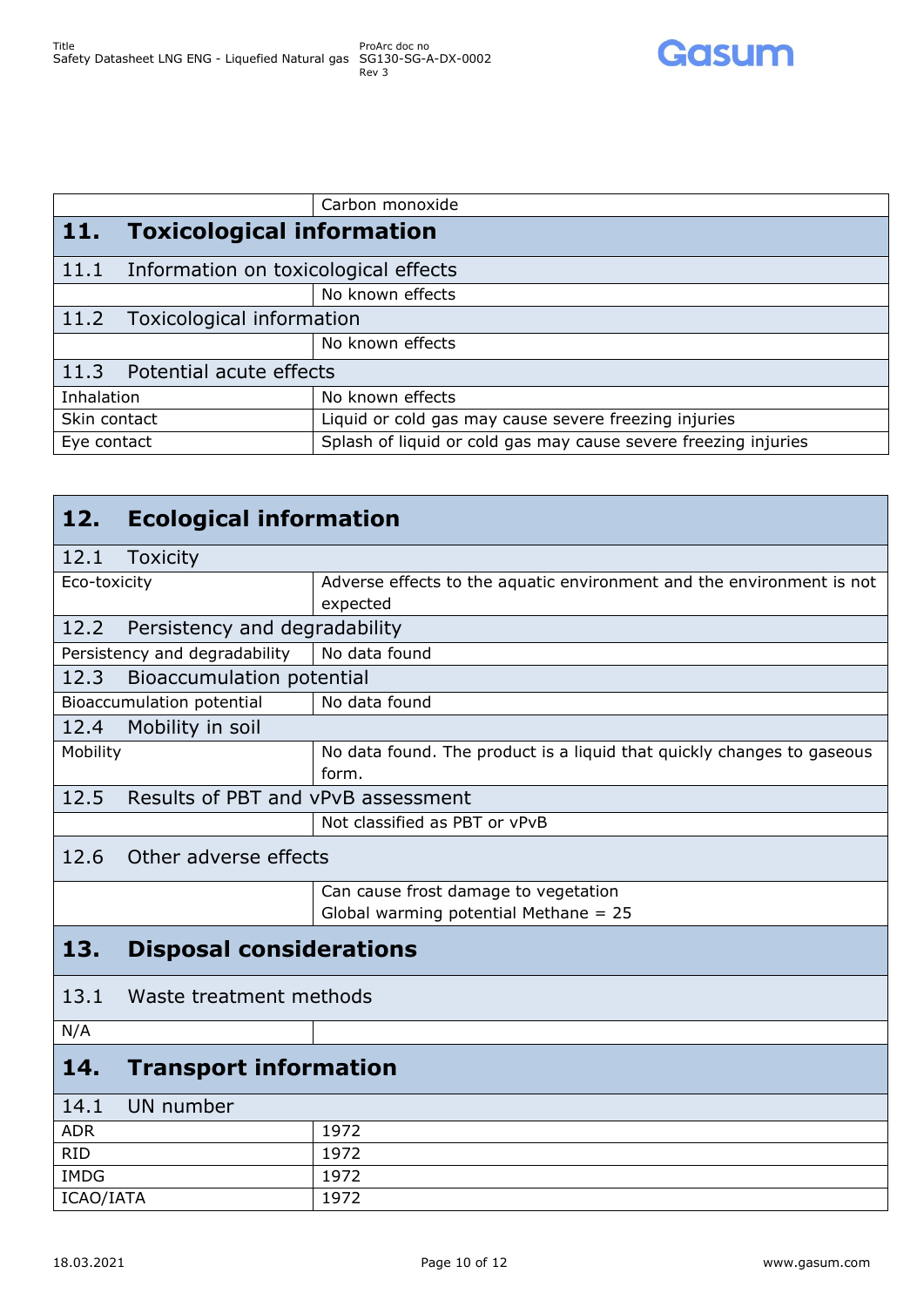

<span id="page-10-1"></span><span id="page-10-0"></span>

| UN proper shipping name<br>14.2             |                                                                        |  |
|---------------------------------------------|------------------------------------------------------------------------|--|
| <b>ADR</b>                                  | Natural gas, refrigerated liquid with a high methane content           |  |
| <b>RID</b>                                  | Natural gas, refrigerated liquid with a high methane content           |  |
| <b>IMDG</b>                                 | Natural gas, refrigerated liquid                                       |  |
| ICAO/IATA                                   | Natural gas, refrigerated liquid                                       |  |
| 14.3                                        | Transport hazard class                                                 |  |
| <b>ADR</b>                                  | 2.1                                                                    |  |
| Hazard no.                                  | 223                                                                    |  |
| <b>RID</b>                                  | 2.1                                                                    |  |
| IMDG/IATA                                   | 2.1                                                                    |  |
| 14.4<br>Packing group                       |                                                                        |  |
| P203                                        |                                                                        |  |
| 14.5                                        | Environmental hazards                                                  |  |
| N/A                                         | None                                                                   |  |
| 14.6                                        | Special precautions for the user                                       |  |
| <b>EmS</b>                                  | $F-D, S-U$                                                             |  |
| 14.7                                        | Transport in bulk pursuant to Appendix II to MARPOL 73/78 and IBC code |  |
|                                             | No specific statements                                                 |  |
| the company's company's company's company's |                                                                        |  |

### <span id="page-10-6"></span><span id="page-10-5"></span><span id="page-10-4"></span><span id="page-10-3"></span><span id="page-10-2"></span>**15. Regulatory information**

<span id="page-10-7"></span>

| Safety, health and environmental regulations/legislation specific for the<br>15.1 |                                                                              |  |
|-----------------------------------------------------------------------------------|------------------------------------------------------------------------------|--|
| substance or mixture                                                              |                                                                              |  |
| References                                                                        | Regulation on classification, labelling etc. of chemicals (CLP)<br>$\bullet$ |  |
| (Regulations/legislation)                                                         | ADR/RID road and rail transport of dangerous goods<br>$\bullet$              |  |
|                                                                                   | IMO dangerous goods, sea transport<br>$\bullet$                              |  |
|                                                                                   | ICAO dangerous goods, air transport<br>$\bullet$                             |  |
|                                                                                   | Regulations on hazardous waste                                               |  |
|                                                                                   | Seveso III directive: P2 flammable gases<br>$\bullet$                        |  |
| <b>Declarations</b>                                                               | 53374                                                                        |  |
| 15.2 Chemical safety assessment                                                   |                                                                              |  |
|                                                                                   | N/A                                                                          |  |

# <span id="page-10-9"></span><span id="page-10-8"></span>**16. Other information**

| The supplier's notes        | This Safety Data Sheet shall be made accessible to those who handle |
|-----------------------------|---------------------------------------------------------------------|
|                             | the product.                                                        |
| Classification according to | Flam. gas 2; H220; on the basis of test data                        |
| CLP(EC)                     |                                                                     |
| NO 1272/2008(CLP/GHS)       |                                                                     |
| List of relevant H phrases  | H220 Extremely flammable                                            |
| (in sections 2 and 3)       | H280 Contains gas under pressure; may explode if heated             |
|                             | H281 Contains refrigerated gas: may cause cryogenic burns or injury |